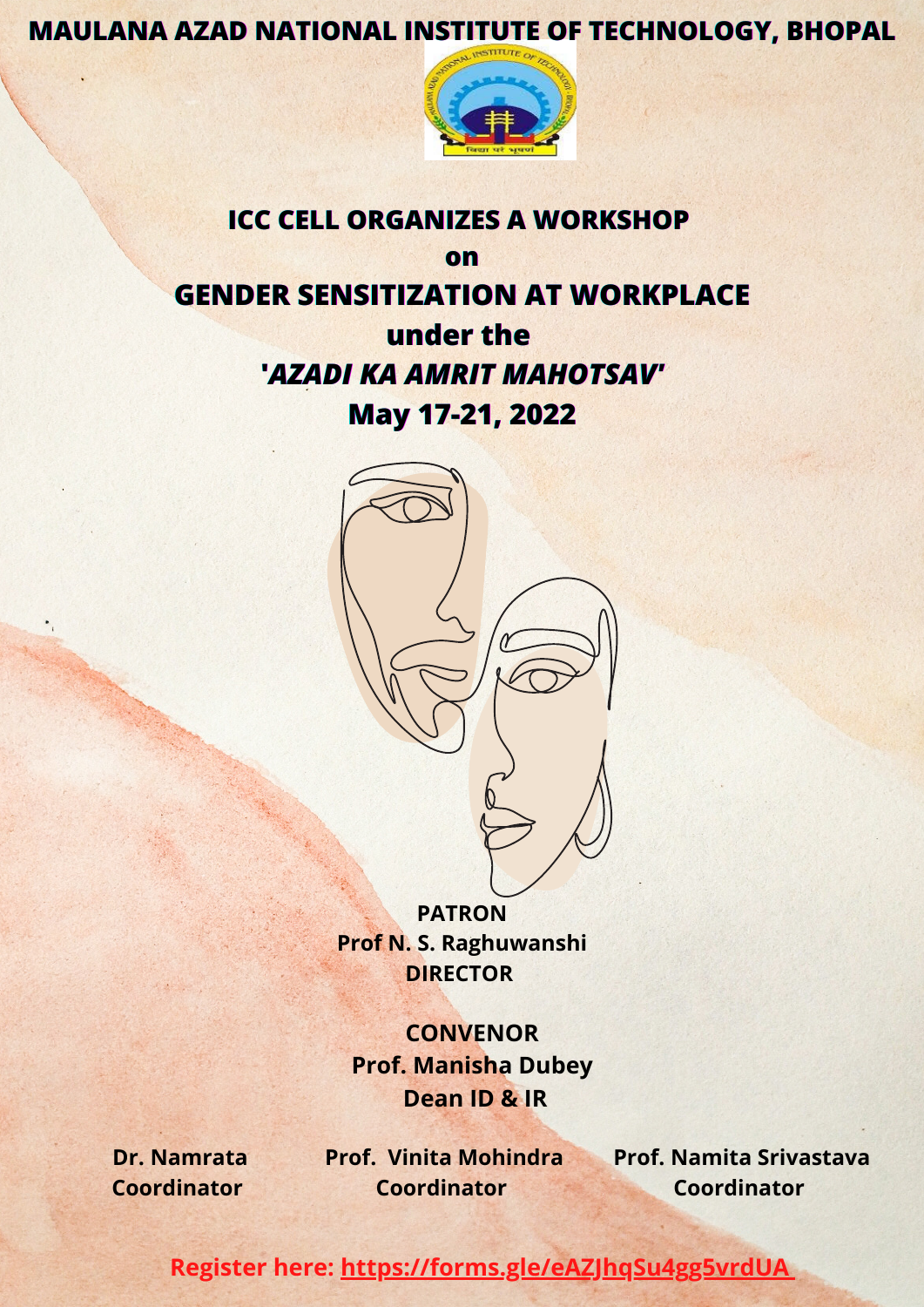**Maulana Azad National Institute of Technology (MANIT) established in 1960, is the premier institute for technology in Central India. MANIT is one of the leading institutions of national importance in technical education. Established with the objective of developing a multi-disciplinary centre for technical education by strengthening both teaching and research activities besides contributing to the needs of rural community, society, and industry at large.**

# **AIM OF THE WORKSHOP**

**Gender sensitization is important because representation is important. Representation of a person and community not only advocates equality but also adds a sense of inclusion to the previously marginalized community. For a healthy performance-oriented culture, organizations need a right mix of talent which is not bound by gender. In a world where accountability has become important now more than ever, organizations only have today to make the changes that count, as tomorrow they won't be able to hide under the guise of ignorance.**

**The concept of gender sensitivity is a way to reduce the barriers caused due to harassment, discrimination, and gender bias. Creating the right kind of gender-sensitive environment leads to mutual respect regardless of their gender.**

# **SPEAKERS**

**The speakers will be the experts/faculty from various backgrounds of social science/police/NLIU/social activist**

# **WHO CAN APPLY?**

**The participants should be enrolled as students in a UGC recognized university/deemed university/colleges/institutes of national importance and ICSSR Research Institutes/private institutes across the different disciplines. Faculties and non-teaching staff can also apply. Outside MANIT participants can join the workshop online.**

## **CERTIFICATE OF PARTICIPATION**

**The participants will be provided certificates on successful completion of the Workshop. It is mandatory for all participants to attend all the sessions.**